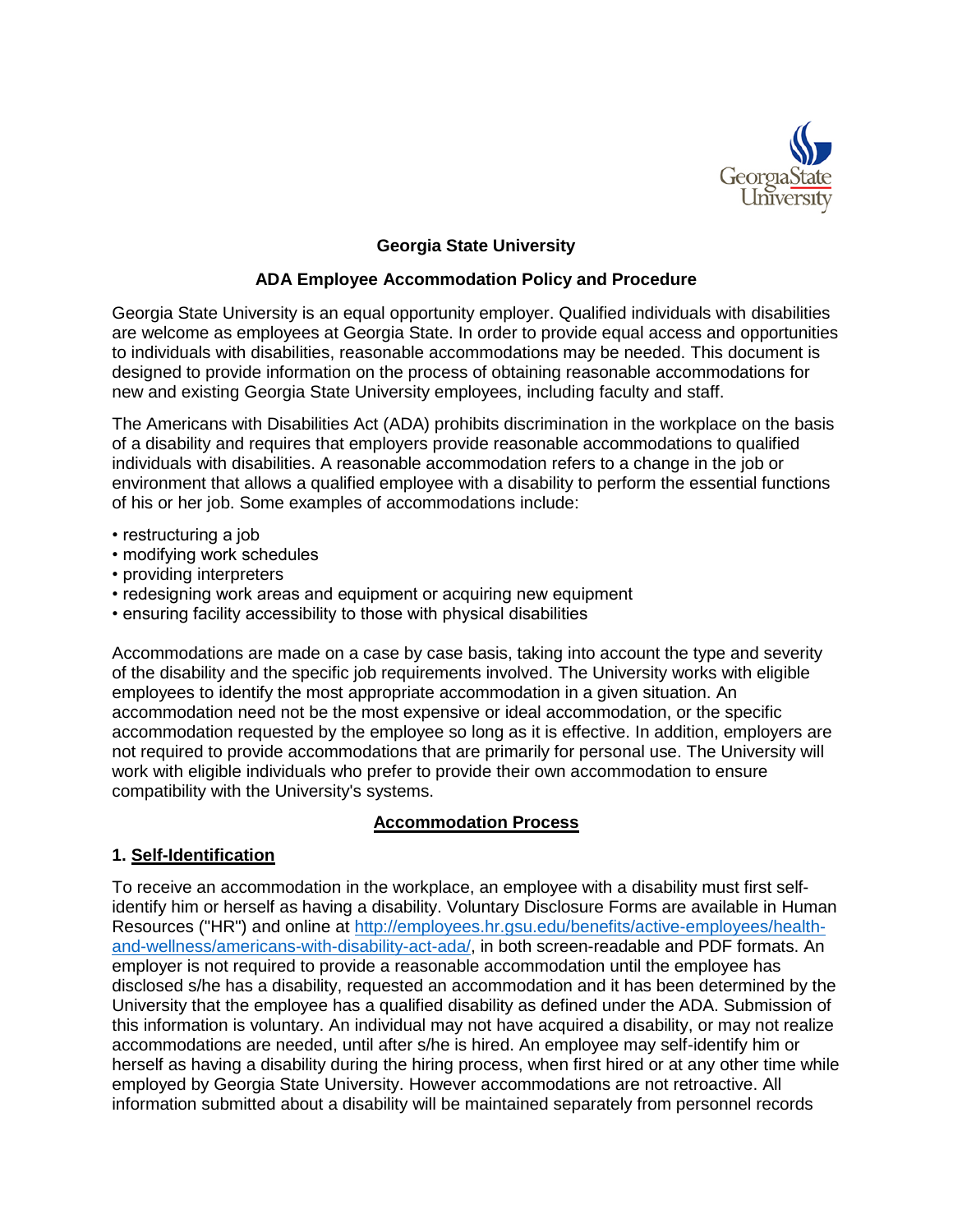and kept confidential in accordance with the ADA, except that (a) supervisors and managers may be informed regarding restrictions on the work or duties of qualified individuals with disabilities and necessary accommodations, (b) first aid and safety personnel may be informed, to the extent appropriate, if and when a condition might require emergency treatment; and, (3) government officials engaged in enforcing laws such as those administered by the Office of Federal Contract Compliance Programs or the Americans with Disabilities Act may be informed. The information provided will be used only in ways that are consistent with Section 504 of the Rehabilitation Act.

**A. New Employees:** New employees may self-identify themselves to HR as having a disability when completing new hire HR paperwork or at any time thereafter by completing and submitting to HR a Voluntary Disclosure of Disability Form. Voluntary Disclosure of Disability Forms are available in HR and also online, in both screen-readable and PDF formats. HR will provide the employee with information about the University's Accommodation Policy and Procedures.

**B. Current Employees**: Current employees at Georgia State University may self-identify themselves as having a disability at any time. Voluntary Disclosure of Disability Forms are available in HR and also online, in both screen-readable and PDF formats.

Employees should submit the completed Voluntary Disclosure of Disability Form to the ADA Coordinator. If no accommodations are being requested (i.e. if the employee submits a Voluntary Disclosure Form but no Accommodation Request Form), the paperwork will be placed on file in Human Resources and no action will be taken unless and until the employee requests an accommodation by submitting a completed Accommodation Request Form.

### **2. Request for an Accommodation**

If you require accommodations to perform your job duties properly and safely, you should advise your supervisor of your need and submit a completed Accommodation Request Form to the ADA Coordinator in HR. Upon receipt of a completed Accommodation Request Form, HR will contact your immediate supervisor and ask that he or she complete a Job Analysis and Essential Function Analysis Form within five (5) working days. Upon receipt of this completed documentation from your supervisor, HR will provide you with an ADA Medical Certification Form for completion and signature by your health care provider. You must then submit the completed and signed ADA Medical Certification Form to the ADA Coordinator in HR in a timely manner. The HR ADA Coordinator will then review all submitted documentation and determine whether the employee has a disability eligible for accommodations under the ADA. The HR ADA Coordinator will consult with the Office of Legal Affairs as necessary.

### **3. Notice to Employee**

**A. Notice of Determination:** Employees eligible for an accommodation under the ADA will be directed to schedule a meeting with the ADA Coordinator to discuss accommodation alternatives. Employees not eligible for accommodations under the ADA will be mailed written notice of this determination.

**B. Notice of Insufficient Documentation:** If an employee does not provide the required medical documentation in a timely manner, Human Resources ("HR") will mail the employee a reminder explaining that no accommodation can be provided until the required medical documentation has been submitted. The employee's immediate supervisor will be copied on this letter. If the employee does not respond to this notice in a timely manner by submitting the required medical documentation, HR will mail a second letter to the employee, copying his/her immediate supervisor, giving notice that an accommodation cannot be provided due to insufficient documentation. If medical documentation is not submitted by the employee within six